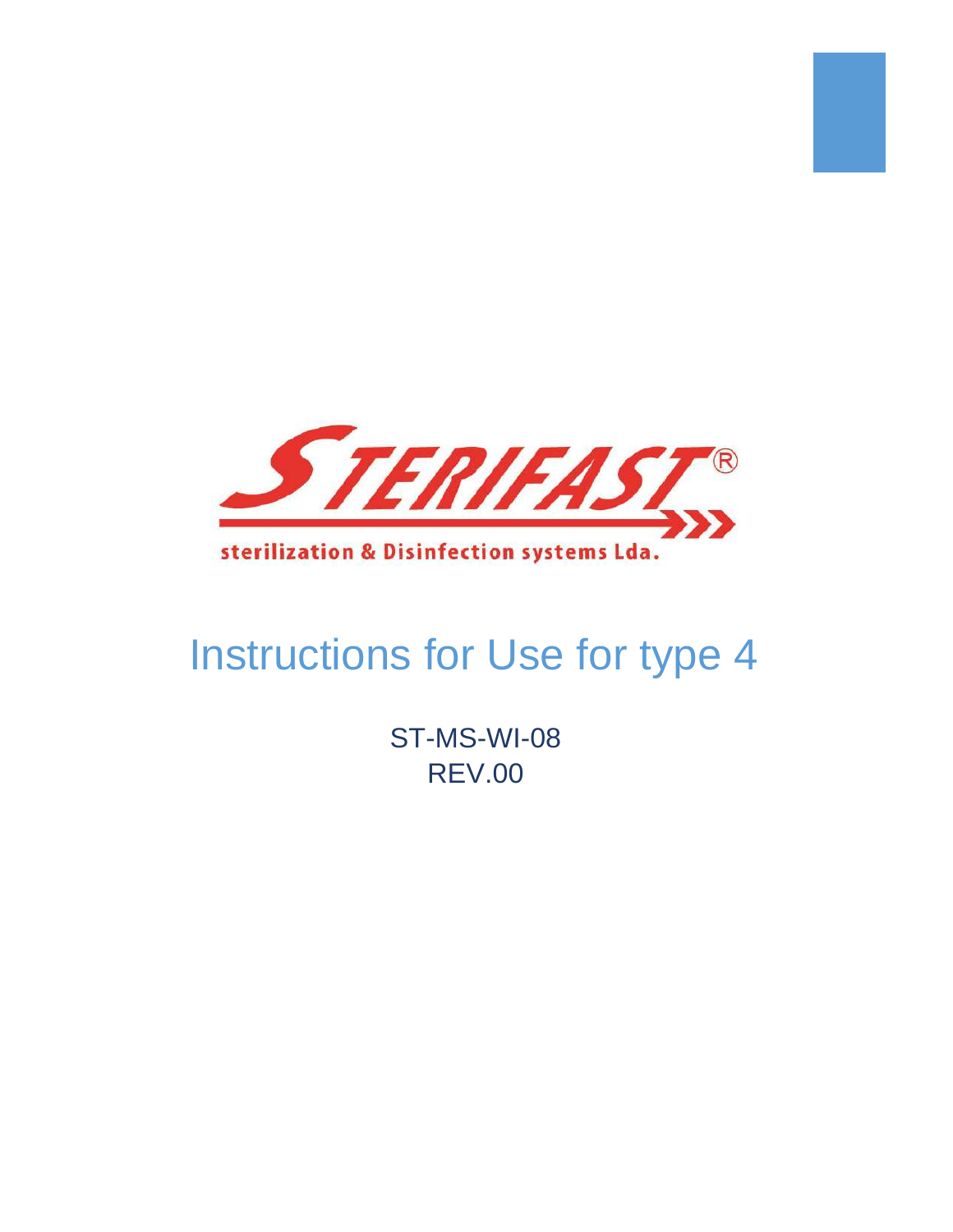| STERIFAST®<br>sterilization & Disinfection systems Lda. |         |  | <b>Instructions For Use for type 4</b> |                           |            |  |
|---------------------------------------------------------|---------|--|----------------------------------------|---------------------------|------------|--|
| Doc. No. ST-MS-WI -08                                   | Rev. 00 |  | 'Status: APPROVED                      | Effective Date: 30/4/2020 | Page $2/3$ |  |

# **History of changes**

| <b>Revision</b><br>No. | Date of<br><b>issue</b> | <b>Reason for</b><br>change | <b>Summary of change</b> | <b>Provided</b><br>by | <b>Approved</b><br>by |
|------------------------|-------------------------|-----------------------------|--------------------------|-----------------------|-----------------------|
| ${\bf 00}$             | 30/4/2020               | $\sf NA$                    | $\sf NA$                 | Aryan<br>Deldari      | Saeed<br>Nazari       |
|                        |                         |                             |                          |                       |                       |
|                        |                         |                             |                          |                       |                       |
|                        |                         |                             |                          |                       |                       |
|                        |                         |                             |                          |                       |                       |
|                        |                         |                             |                          |                       |                       |
|                        |                         |                             |                          |                       |                       |
|                        |                         |                             |                          |                       |                       |
|                        |                         |                             |                          |                       |                       |
|                        |                         |                             |                          |                       |                       |
|                        |                         |                             |                          |                       |                       |
|                        |                         |                             |                          |                       |                       |
|                        |                         |                             |                          |                       |                       |
|                        |                         |                             |                          |                       |                       |
|                        |                         |                             |                          |                       |                       |
|                        |                         |                             |                          |                       |                       |
|                        |                         |                             |                          |                       |                       |
|                        |                         |                             |                          |                       |                       |